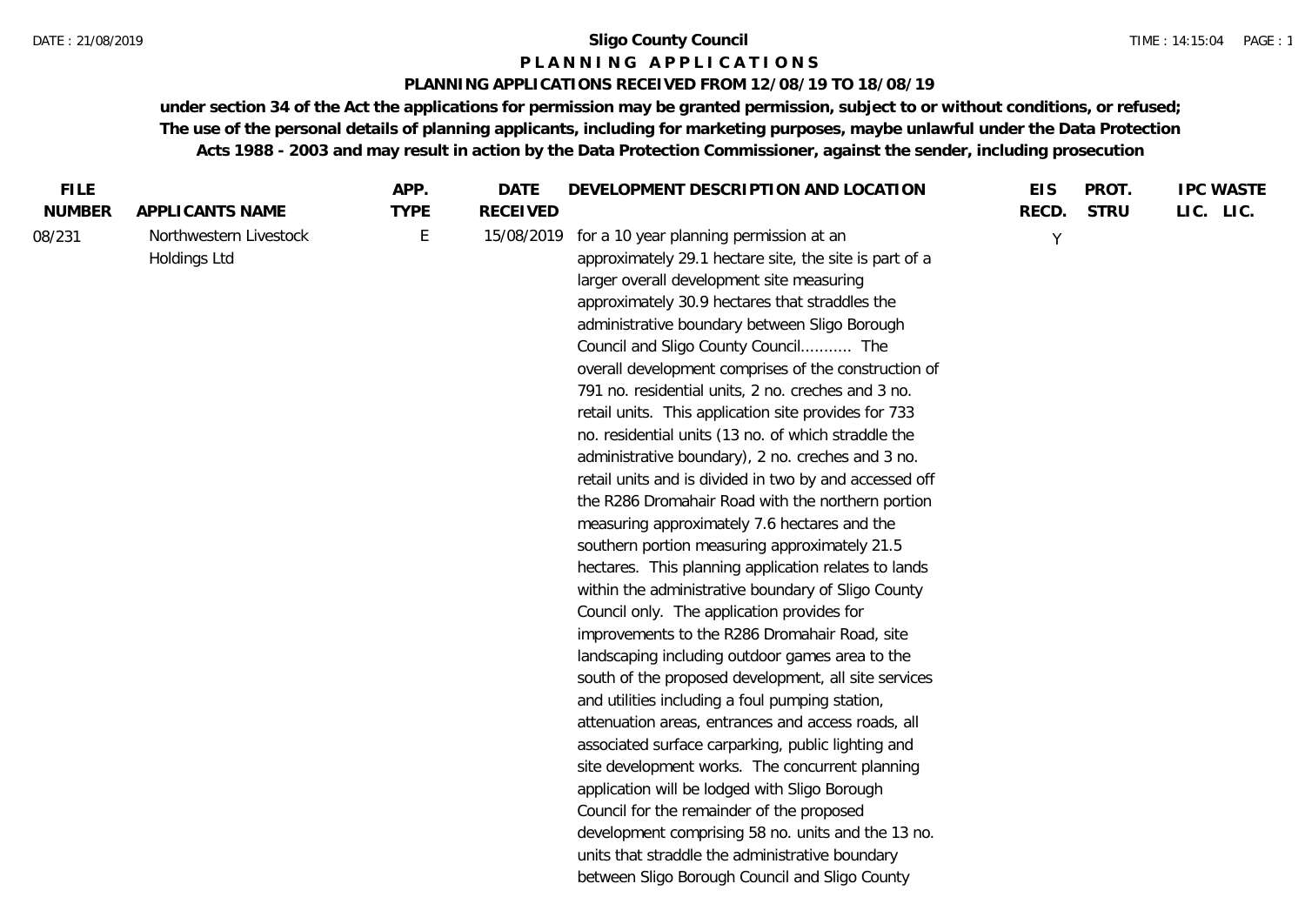#### **P L A N N I N G A P P L I C A T I O N S**

#### **PLANNING APPLICATIONS RECEIVED FROM 12/08/19 TO 18/08/19**

| <b>FILE</b> |                 | APP.        | DATE     | DEVELOPMENT DESCRIPTION AND LOCATION                 | EIS.  | PROT.       | <b>IPC WASTE</b> |
|-------------|-----------------|-------------|----------|------------------------------------------------------|-------|-------------|------------------|
| NUMBER      | APPLICANTS NAME | <b>TYPE</b> | RECEIVED |                                                      | RECD. | <b>STRU</b> | LIC. LIC.        |
|             |                 |             |          | Counci, all on a site of approximately 1.8 hectares. |       |             |                  |
|             |                 |             |          | An Environmental Impact Statement is also            |       |             |                  |
|             |                 |             |          | submitted                                            |       |             |                  |
|             |                 |             |          | Hazelwood Demense                                    |       |             |                  |
|             |                 |             |          | Hazelwood                                            |       |             |                  |
|             |                 |             |          | Co. Sligo                                            |       |             |                  |
|             |                 |             |          |                                                      |       |             |                  |
|             |                 |             |          |                                                      |       |             |                  |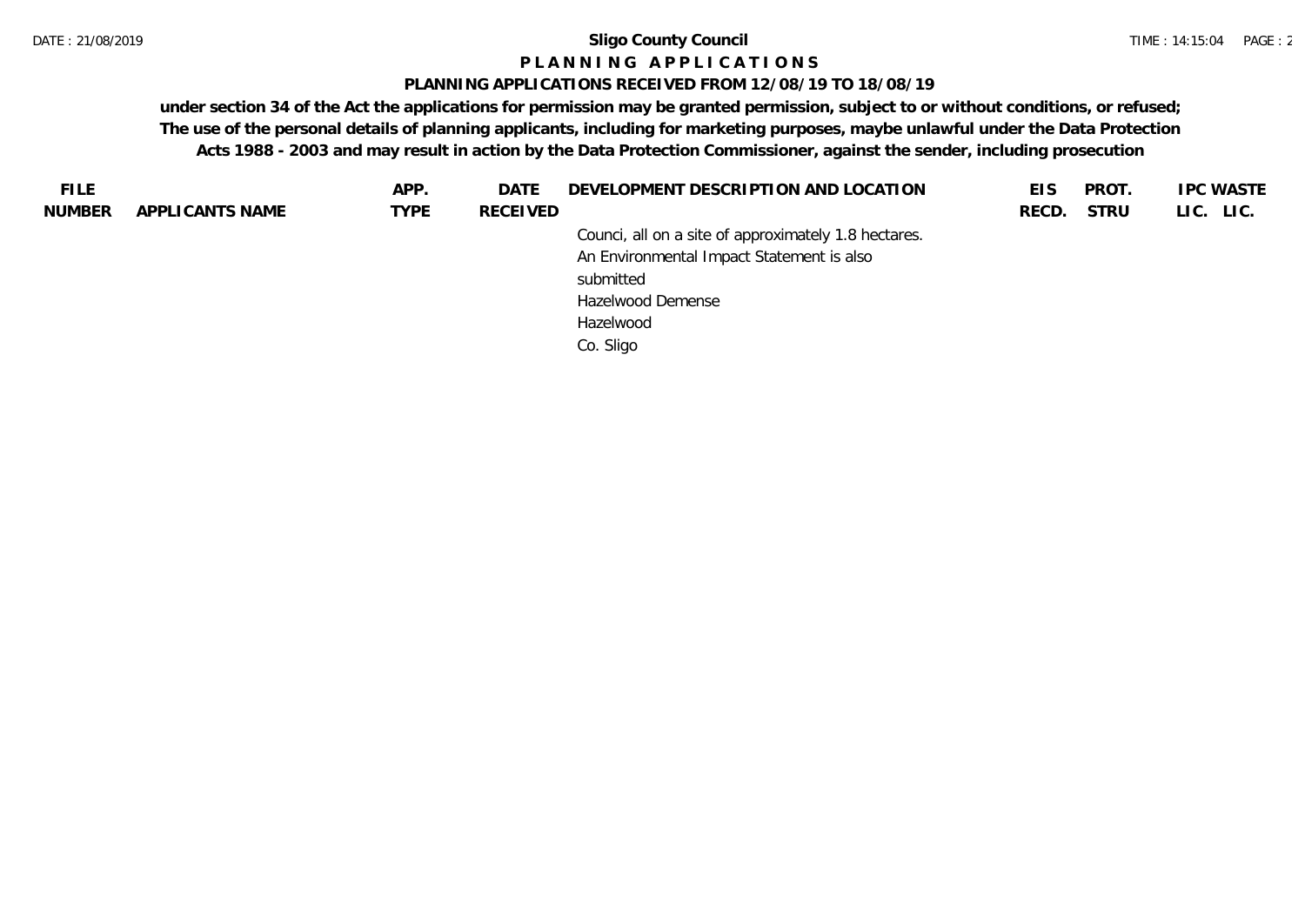#### **P L A N N I N G A P P L I C A T I O N S**

#### **PLANNING APPLICATIONS RECEIVED FROM 12/08/19 TO 18/08/19**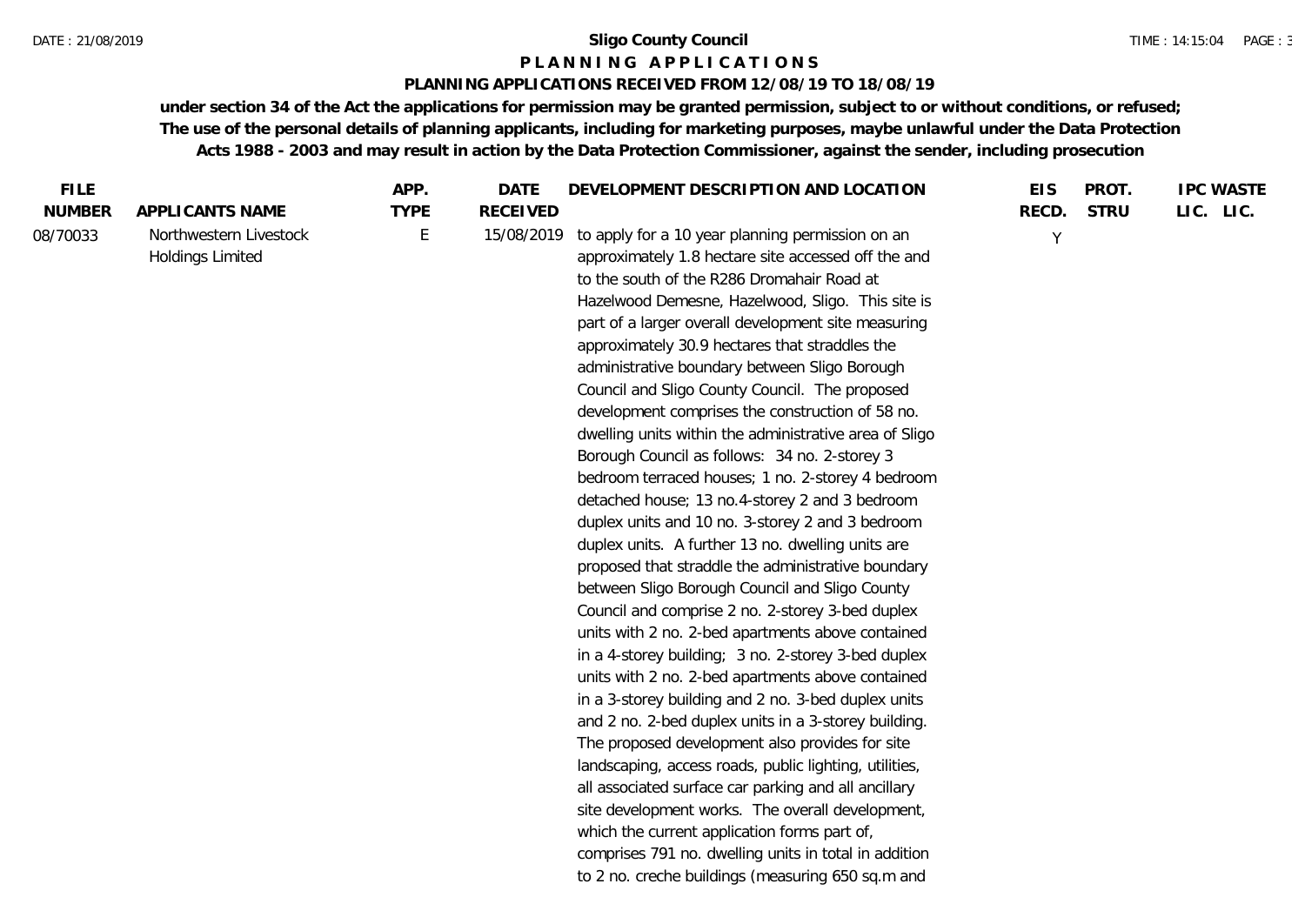#### **P L A N N I N G A P P L I C A T I O N S**

#### **PLANNING APPLICATIONS RECEIVED FROM 12/08/19 TO 18/08/19**

| <b>FILE</b>   |                 | APP.        | <b>DATE</b>     | DEVELOPMENT DESCRIPTION AND LOCATION                                                                                                                                                                                                                                                                                                                                                                                                                                                                                                                                                                                                   | <b>EIS</b> | PROT.       | <b>IPC WASTE</b> |
|---------------|-----------------|-------------|-----------------|----------------------------------------------------------------------------------------------------------------------------------------------------------------------------------------------------------------------------------------------------------------------------------------------------------------------------------------------------------------------------------------------------------------------------------------------------------------------------------------------------------------------------------------------------------------------------------------------------------------------------------------|------------|-------------|------------------|
| <b>NUMBER</b> | APPLICANTS NAME | <b>TYPE</b> | <b>RECEIVED</b> | 656 sq.m gross floor space respectively) and 3 no.<br>ground floor retail units (measuring 122, 142 and<br>101 sq.m. gross floor area respectively). A<br>concurrent planning application will be lodged with<br>Sligo County Council for the remainder of the<br>development comprising 720 no. residential units,<br>the 13 no. units that straddle the administrative<br>boundary with Sligo County Council, the 2 no.<br>creches and 3 no. retail units. An Environmental<br>Impact Statement will be submitted to the Planning<br>Authority with the application<br>Dromahair Road,<br>Hazelwood Demesne,<br>Hazelwood,<br>Sligo. | RECD.      | <b>STRU</b> | LIC. LIC.        |
| 19/330        | Martin Reilly   | R           | 12/08/2019      | development consisting of (1) retain the removal of<br>trees to the North boundary, (2) retain hardstanding<br>area as ancillary vehicle display and parking for the<br>exsiting adjacent showroom, to the North of the site,<br>(3) retain landscaped green area to the south of the<br>site, (4) remove the remaining trees and excavate<br>the remaining earth bank to the north boundary, (5)<br>install a timber knee rail fence to the front roadside<br>boundary, (6) carry out all ancillary site works.<br>Previous application PL 09/32 refers.<br>Carrickhenry Td,<br>Carrowroe,<br>Co. Sligo                               |            |             |                  |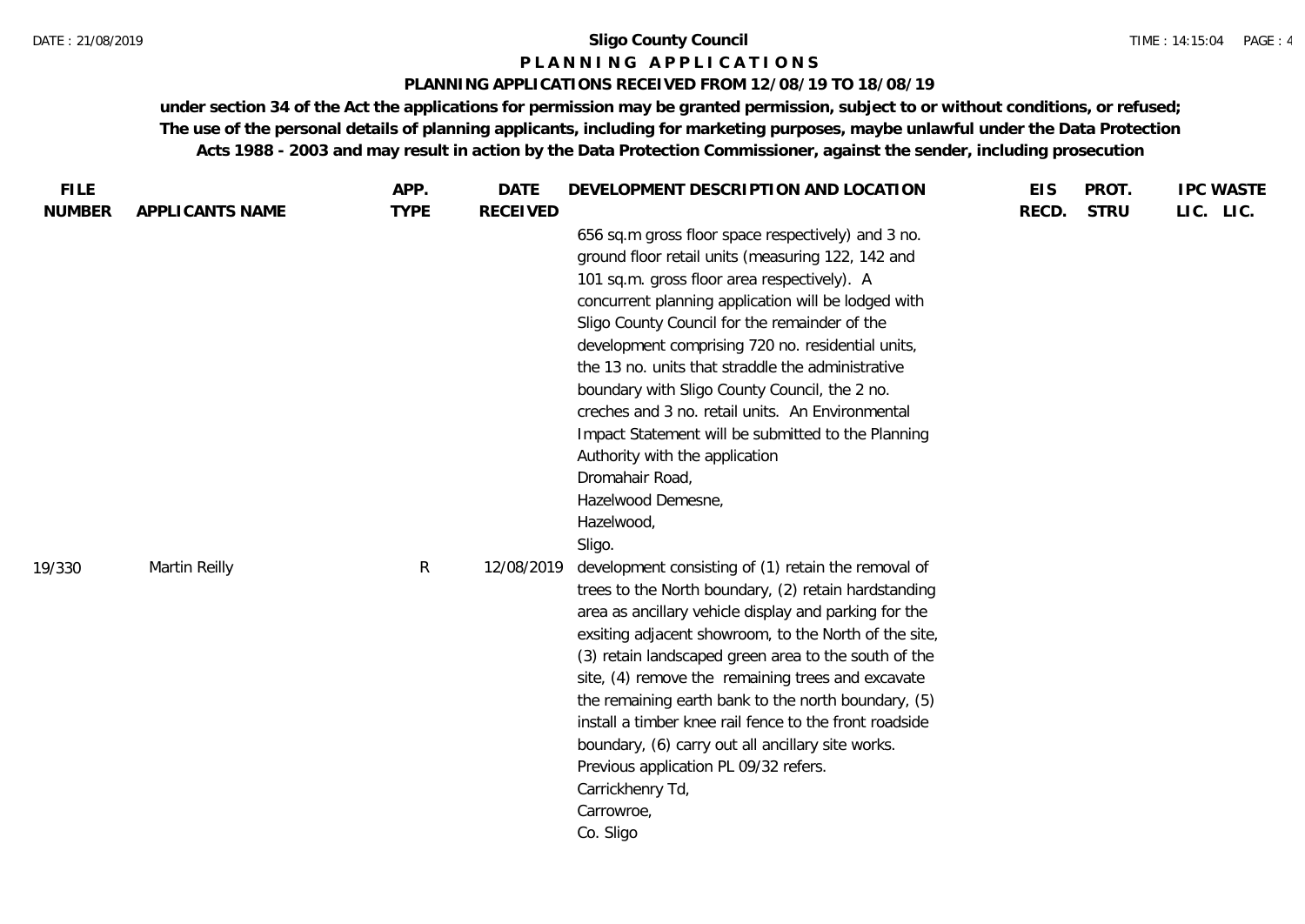# **P L A N N I N G A P P L I C A T I O N S**

## **PLANNING APPLICATIONS RECEIVED FROM 12/08/19 TO 18/08/19**

| <b>FILE</b><br><b>NUMBER</b> | APPLICANTS NAME        | APP.<br><b>TYPE</b> | <b>DATE</b><br><b>RECEIVED</b> | DEVELOPMENT DESCRIPTION AND LOCATION                                                                                                                                                                                                                                                                                  | <b>EIS</b><br>RECD. | PROT.<br><b>STRU</b> | <b>IPC WASTE</b><br>LIC. LIC. |
|------------------------------|------------------------|---------------------|--------------------------------|-----------------------------------------------------------------------------------------------------------------------------------------------------------------------------------------------------------------------------------------------------------------------------------------------------------------------|---------------------|----------------------|-------------------------------|
| 19/331                       | Brendan Burke          | $\mathsf{P}$        | 12/08/2019                     | development consisting of construction of a 4 Bay<br>Slatted Shed with underground slurry storage tank<br>along with all associated site works.<br>Kilboglashy,<br>Ballisodare,<br>Co. Sligo                                                                                                                          |                     |                      |                               |
| 19/332                       | Noel & Val Kennedy     | P                   | 12/08/2019                     | development consisting of (1) construction of<br>bedroom extension to the East side of the existing<br>dwelling (2) Construction of living room extension to<br>the west side of existing dwelling (3) Install<br>Wastwewater Treatment System and polishing filter.<br>Farranharpy,<br>Skreen,<br>Co. Sligo          |                     |                      |                               |
| 19/333                       | David & Mary Kilgannon | P                   | 13/08/2019                     | development consisting of demolition of the existing<br>dwelling and construction of a bungalow type<br>dwelling on the same site, detached garage, site<br>entrance and boundary fence, tertiary wastewater<br>treatment system and associated ancillary site works.<br>Cannaghanally,<br>Dromore West,<br>Co. Sligo |                     |                      |                               |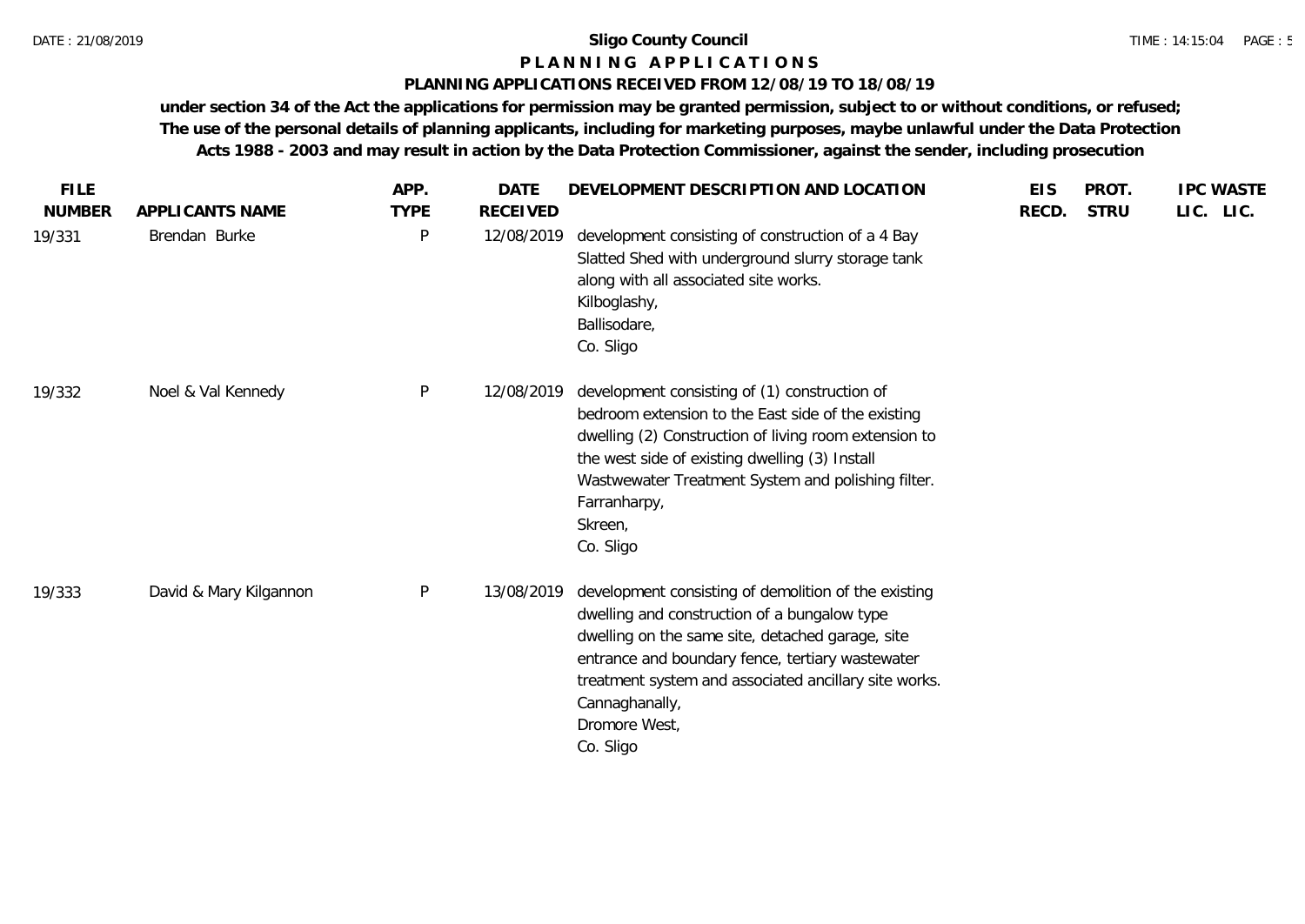#### **P L A N N I N G A P P L I C A T I O N S**

#### **PLANNING APPLICATIONS RECEIVED FROM 12/08/19 TO 18/08/19**

| <b>FILE</b>             |                                     | APP.             | <b>DATE</b>                   | DEVELOPMENT DESCRIPTION AND LOCATION                                                                                                                                                                                                                                                                                                                                                                                                                                                     | <b>EIS</b> | PROT.       | <b>IPC WASTE</b> |
|-------------------------|-------------------------------------|------------------|-------------------------------|------------------------------------------------------------------------------------------------------------------------------------------------------------------------------------------------------------------------------------------------------------------------------------------------------------------------------------------------------------------------------------------------------------------------------------------------------------------------------------------|------------|-------------|------------------|
| <b>NUMBER</b><br>19/334 | APPLICANTS NAME<br>Ciara Walsh      | <b>TYPE</b><br>P | <b>RECEIVED</b><br>13/08/2019 | development consisting of conversion of existing<br>outbuilding, currently used for agricultural and<br>general storage purposes to a two storey type<br>domestic dwelling and to construct a new waste<br>water treatment system to current EPA code of<br>practice standards together with all associated<br>ancillary works. The proposed works will be carried<br>out within the curtilage of protected structure,<br>Doonamurray House, RPS No. 193.<br>Doonamurry,<br>Ballygawley, | RECD.      | <b>STRU</b> | LIC. LIC.        |
| 19/335                  | James McLoughlin                    | P                | 14/08/2019                    | Co Sligo<br>development consisting of (a) demolish existing<br>dwelling house on site, (b) construct a dwelling<br>house, garage, septic tank and percolation area,<br>together wth all ancillary site works and services.<br>Ballynaglogh,<br>Bunninadden,<br>Co. Sligo                                                                                                                                                                                                                 |            |             |                  |
| 19/336                  | Ronan Murphy & Deborah<br>Burnstone | P                | 15/08/2019                    | development consisting of the refurbishment,<br>reconfiguration and extension of an existing<br>detached dwelling and all associated site works.<br>Ballyweelin,<br>Rosses Point,<br>Co. Sligo,<br>F91 K227                                                                                                                                                                                                                                                                              |            |             |                  |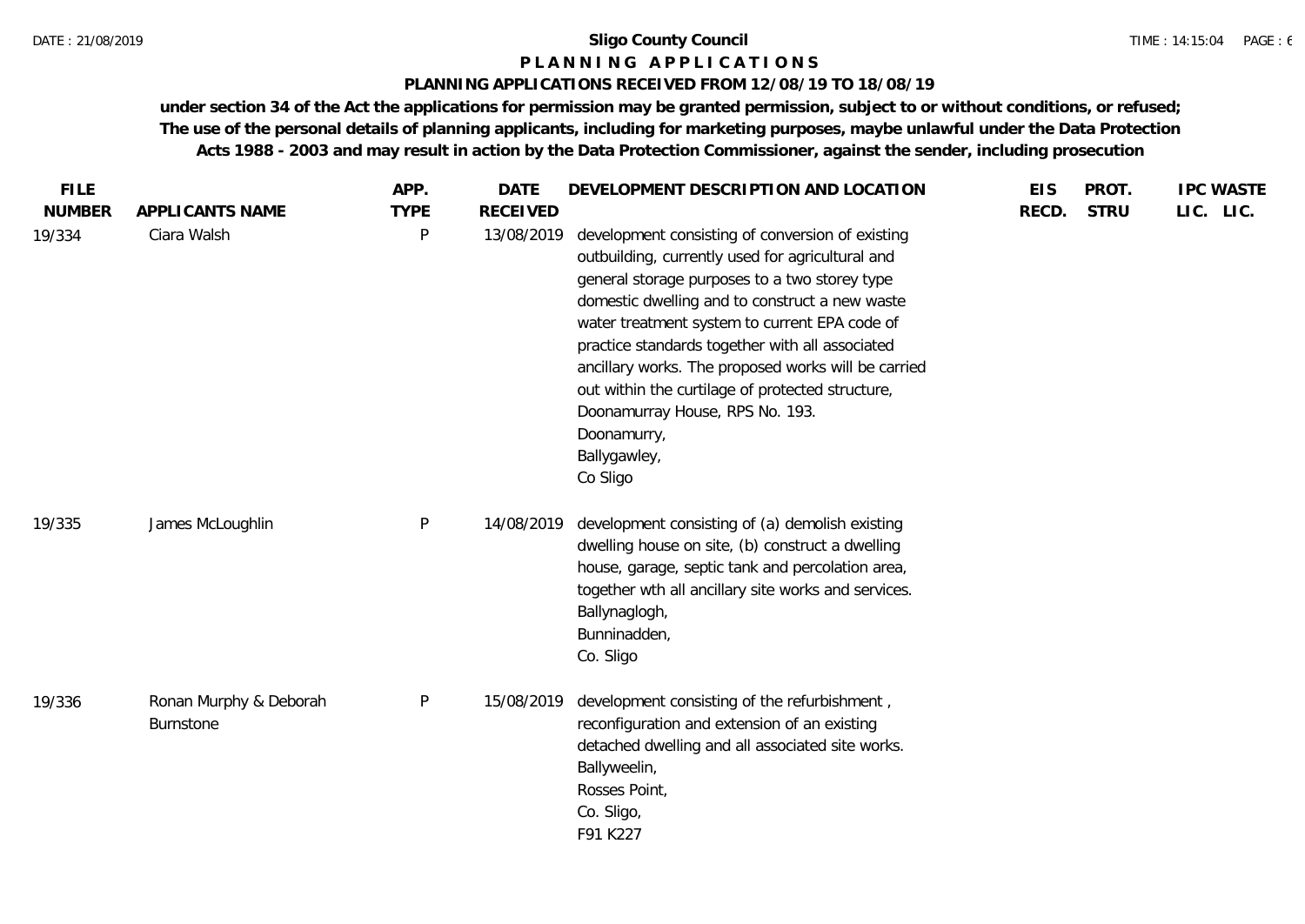#### **P L A N N I N G A P P L I C A T I O N S**

#### **PLANNING APPLICATIONS RECEIVED FROM 12/08/19 TO 18/08/19**

| <b>FILE</b>   |                                  | APP.        | <b>DATE</b>     | DEVELOPMENT DESCRIPTION AND LOCATION                                                                                                                                                                                                                                                                                                                                                                                                                                                                                                                                                                  | <b>EIS</b> | PROT.       | <b>IPC WASTE</b> |
|---------------|----------------------------------|-------------|-----------------|-------------------------------------------------------------------------------------------------------------------------------------------------------------------------------------------------------------------------------------------------------------------------------------------------------------------------------------------------------------------------------------------------------------------------------------------------------------------------------------------------------------------------------------------------------------------------------------------------------|------------|-------------|------------------|
| <b>NUMBER</b> | APPLICANTS NAME                  | <b>TYPE</b> | <b>RECEIVED</b> |                                                                                                                                                                                                                                                                                                                                                                                                                                                                                                                                                                                                       | RECD.      | <b>STRU</b> | LIC. LIC.        |
| 19/337        | Margaret Kilcoyne                | R           | 15/08/2019      | development consisting of (1) retention of existing<br>detached garage and (2) retention of all associated<br>site works, all at existing house.<br>Banada,<br>Tourlestrane,<br>Co. Sligo                                                                                                                                                                                                                                                                                                                                                                                                             |            |             |                  |
| 19/338        | Brian & Rachael Dunne            | P           | 15/08/2019      | development consisting of the erection of a two<br>storey extension to the rear of dwelling.<br>No.5, Ivy Crescent,<br>Brooklawns,<br>First Sea Road<br>Sligo                                                                                                                                                                                                                                                                                                                                                                                                                                         |            |             |                  |
| 19/339        | Castleheath Developments<br>Ltd. | P           | 15/08/2019      | development consisting of (a) demolish existing<br>Ocean Wave Lodge Hotel. (b) demolish 2No.<br>Existing houses in a semi-detached block. (c)<br>construct 7 No. Terraced dwelling houses in two<br>blocks. (d) construct 2 No. Dwelling houses in a<br>semi-detached block. (e) construct 12 No. apartment<br>units in two blocks along with 2 No. retail units on<br>ground floor of unit nearest public road. (f) connect<br>to all services and utilities. (g) construct new<br>entrance. (h) carry out all ancillary works as required<br>on site.<br>Carrowbunnaun,<br>Strandhill,<br>Co. Sligo |            |             |                  |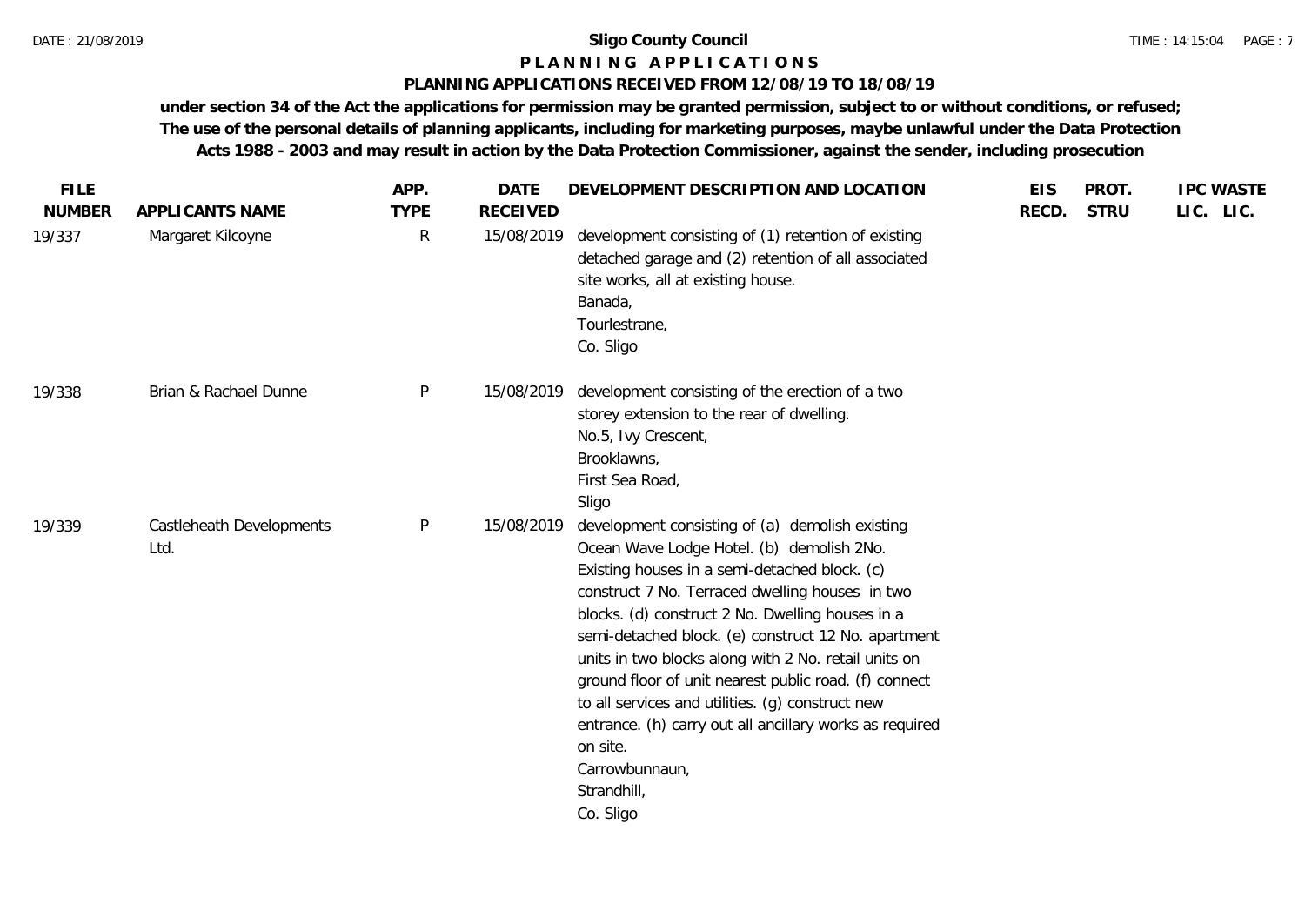#### **P L A N N I N G A P P L I C A T I O N S**

#### **PLANNING APPLICATIONS RECEIVED FROM 12/08/19 TO 18/08/19**

**under section 34 of the Act the applications for permission may be granted permission, subject to or without conditions, or refused; The use of the personal details of planning applicants, including for marketing purposes, maybe unlawful under the Data Protection Acts 1988 - 2003 and may result in action by the Data Protection Commissioner, against the sender, including prosecution**

| <b>FILE</b> |                                              | APP.         | DATE       | DEVELOPMENT DESCRIPTION AND LOCATION                                                                                                                                                                                                               | EIS   | PROT.       | <b>IPC WASTE</b> |
|-------------|----------------------------------------------|--------------|------------|----------------------------------------------------------------------------------------------------------------------------------------------------------------------------------------------------------------------------------------------------|-------|-------------|------------------|
| NUMBER      | APPLICANTS NAME                              | <b>TYPE</b>  | RECEIVED   |                                                                                                                                                                                                                                                    | RECD. | <b>STRU</b> | LIC. LIC.        |
| 19/340      | Board of Management, St.,<br>Cecilias School | $\mathsf{P}$ | 16/08/2019 | development consisting of the installation and<br>construction of detached 80m2 general portacabin<br>classroom on site with all associated site works<br>including connection to onsite services.<br>St. Cecilia's School,<br>Cregg,<br>Co. Sligo |       |             |                  |
|             |                                              |              |            |                                                                                                                                                                                                                                                    |       |             |                  |

**Total: 13**

\*\*\* END OF REPORT \*\*\*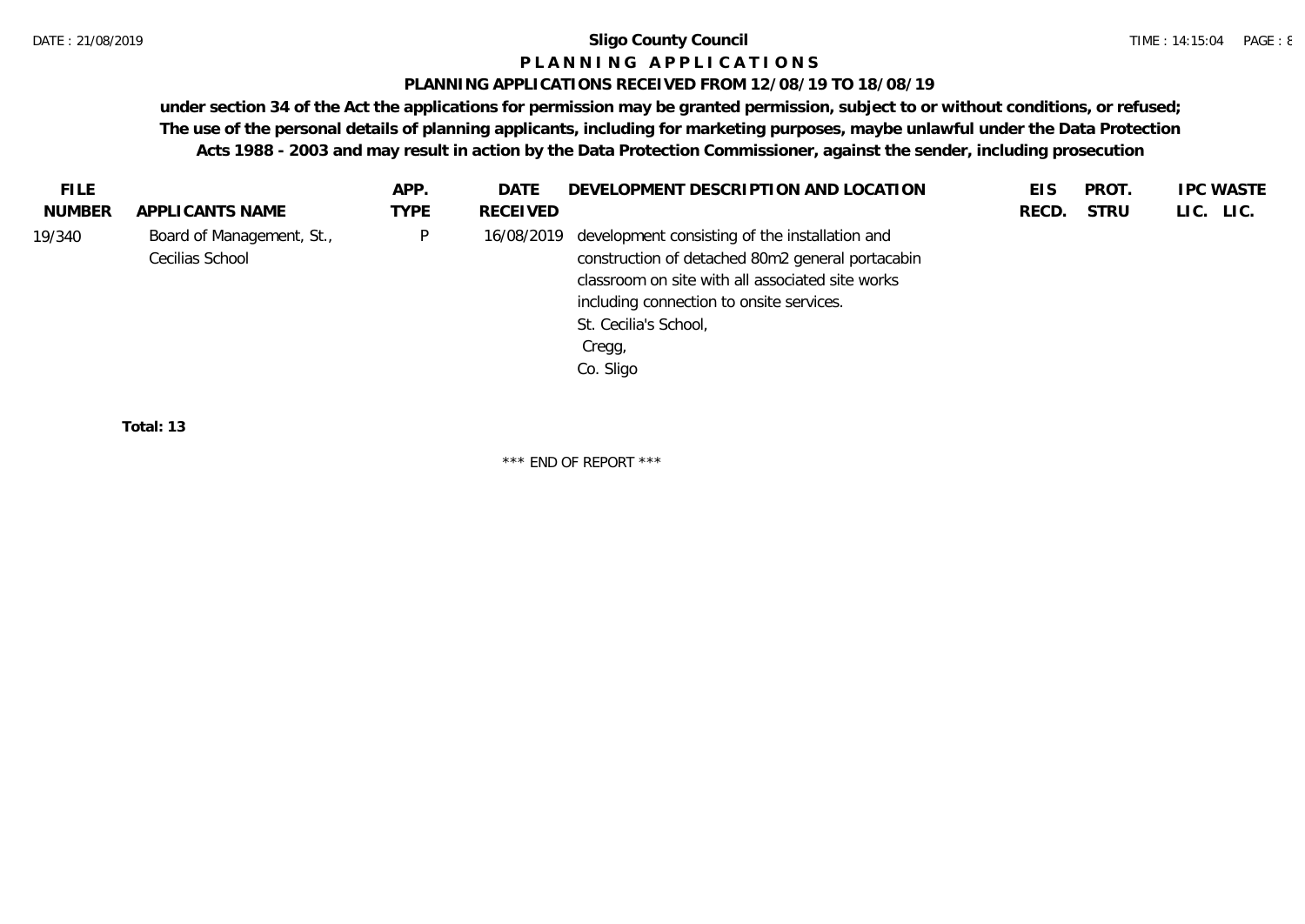## **P L A N N I N G A P P L I C A T I O N S**

### **PLANNING APPLICATIONS GRANTED FROM 12/08/2019 TO 18/08/2019**

**in deciding a planning application the planning authority, in accordance with section 34(3) of the Act, has had regard to submissions or observations recieved in accordance with these Regulations;**

**The use of the personal details of planning applicants, including for marketing purposes, maybe unlawful under the Data Protection Acts 1988 - 2003 and may result in action by the Data Protection Commissioner, against the sender, including prosecution.**

| <b>NUMBER</b><br><b>TYPE</b><br>RECEIVED<br>DATE<br><b>NUMBER</b><br>APPLICANTS NAME<br>DEVELOPMENT DESCRIPTION AND LOCATION<br>12/08/2019<br>P387/19<br>03/04/2019<br>Development consisting of the demolition of 2 No<br>R.<br>19/119<br>Rev F Jim Murray Chairman, BOM,<br>Scoil Naomh Eanna<br>prefabricated classrooms, each with a floor area of 58 sq<br>m and permission is also sought for a new free-standing<br>building, part single storey and part two storey to<br>provide 3 No classrooms, a SET room and ancillary<br>rooms with a floor area of 375 sq m and associated site<br>works. Permission is also sought for retention of a<br>prefabricated resource room, floor area 33 sq m<br>previously approved under PL13/182 and retention of a<br>prefabricated classroom, floor area 78 sq m previously<br>approved under PL13/4 where these Planning<br>Permissions were temporary permissions. Permission is<br>also sought for retention of an external store, floor area<br>21 sq m and a front porch, floor area 7 sq m.<br>Tonafortes<br>Carraroe<br>Sligo | <b>FILE</b> | APP. | <b>DATE</b> | M.O. | M.O. |
|--------------------------------------------------------------------------------------------------------------------------------------------------------------------------------------------------------------------------------------------------------------------------------------------------------------------------------------------------------------------------------------------------------------------------------------------------------------------------------------------------------------------------------------------------------------------------------------------------------------------------------------------------------------------------------------------------------------------------------------------------------------------------------------------------------------------------------------------------------------------------------------------------------------------------------------------------------------------------------------------------------------------------------------------------------------------------------------|-------------|------|-------------|------|------|
|                                                                                                                                                                                                                                                                                                                                                                                                                                                                                                                                                                                                                                                                                                                                                                                                                                                                                                                                                                                                                                                                                      |             |      |             |      |      |
|                                                                                                                                                                                                                                                                                                                                                                                                                                                                                                                                                                                                                                                                                                                                                                                                                                                                                                                                                                                                                                                                                      |             |      |             |      |      |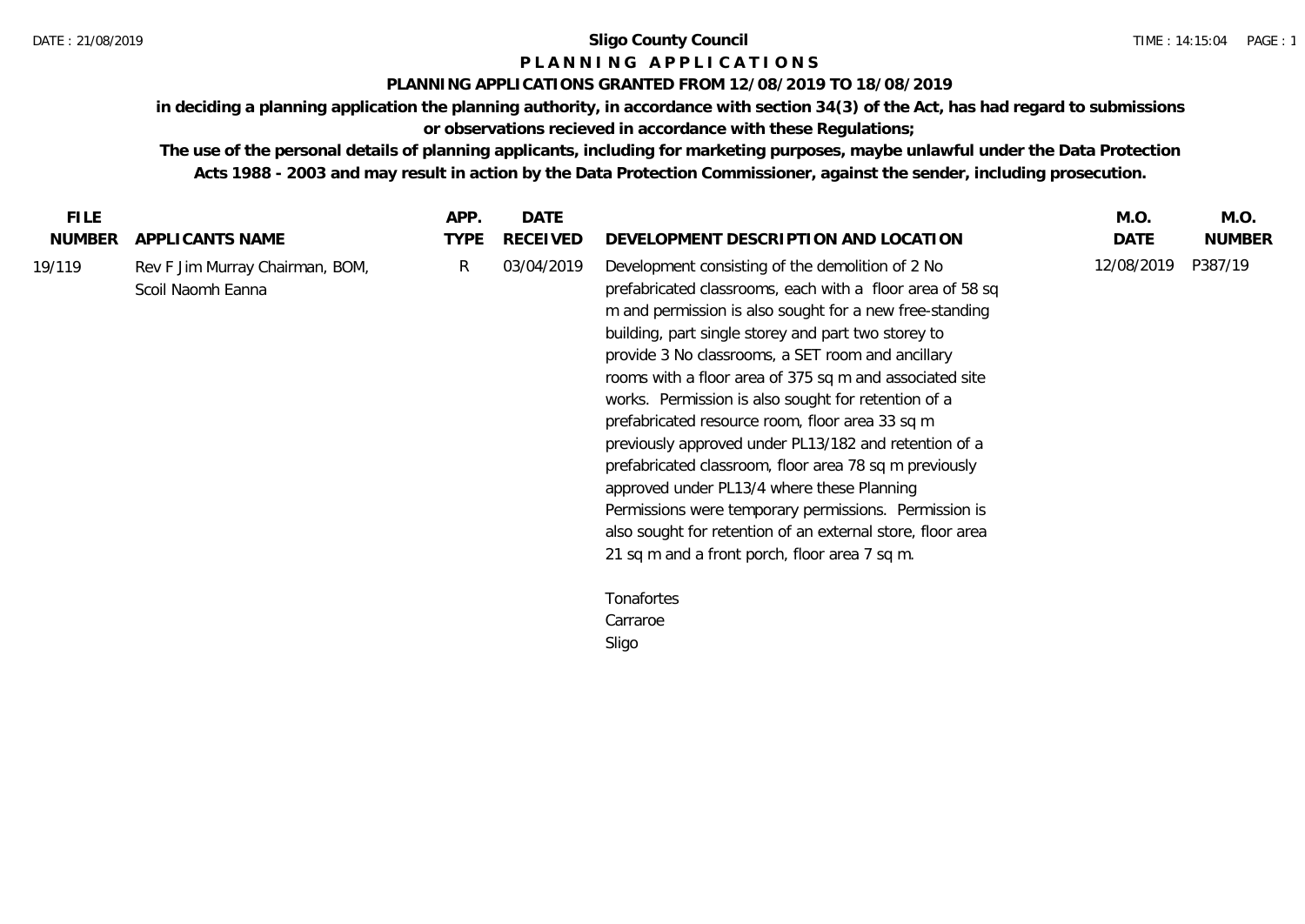## **P L A N N I N G A P P L I C A T I O N S**

### **PLANNING APPLICATIONS GRANTED FROM 12/08/2019 TO 18/08/2019**

**in deciding a planning application the planning authority, in accordance with section 34(3) of the Act, has had regard to submissions** 

## **or observations recieved in accordance with these Regulations;**

**The use of the personal details of planning applicants, including for marketing purposes, maybe unlawful under the Data Protection Acts 1988 - 2003 and may result in action by the Data Protection Commissioner, against the sender, including prosecution.**

| FILE.         |                        | APP.        | <b>DATE</b>     |                                                                                                                                                                                                                                                                                                                                                                                              | M.O.        | M.O.          |
|---------------|------------------------|-------------|-----------------|----------------------------------------------------------------------------------------------------------------------------------------------------------------------------------------------------------------------------------------------------------------------------------------------------------------------------------------------------------------------------------------------|-------------|---------------|
| <b>NUMBER</b> | APPLI CANTS NAME       | <b>TYPE</b> | <b>RECEIVED</b> | DEVELOPMENT DESCRIPTION AND LOCATION                                                                                                                                                                                                                                                                                                                                                         | <b>DATE</b> | <b>NUMBER</b> |
| 19/257        | Carty Contractors Ltd. | P           | 01/07/2019      | development consisting of the subdivision of Unit 5,<br>Northwest Business Park, Rathrippin, Collooney, Co.<br>Sligo to provide office accomodation of 94.25 sq m at<br>ground floor level and to construct and provide office<br>accomodation of 94.25 sq m at mezzanine level and all<br>associated site works.<br>Unit 5<br>Northwest Business Park<br>Rathrippin, Collooney<br>Co. Sligo | 14/08/2019  | P393/19       |
| 19/258        | Noel & David Healy     | <b>D</b>    | 01/07/2019      | development consisting of the construction of a silage<br>walled slab along with all associated site works.<br>Grangebeg<br>Skreen<br>Co. Sligo                                                                                                                                                                                                                                              | 15/08/2019  | P395/19       |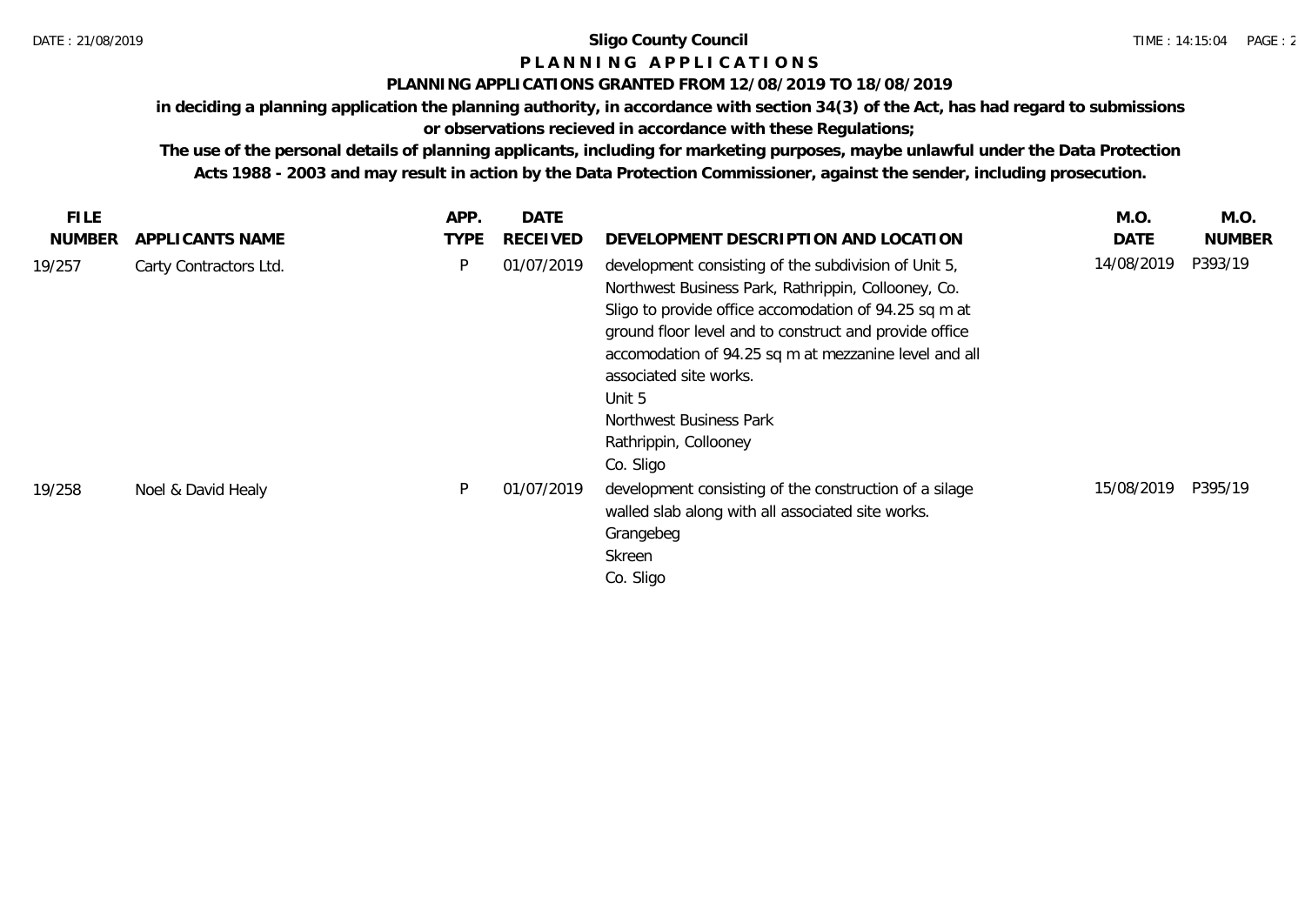## **P L A N N I N G A P P L I C A T I O N S**

### **PLANNING APPLICATIONS GRANTED FROM 12/08/2019 TO 18/08/2019**

**in deciding a planning application the planning authority, in accordance with section 34(3) of the Act, has had regard to submissions or observations recieved in accordance with these Regulations;**

**The use of the personal details of planning applicants, including for marketing purposes, maybe unlawful under the Data Protection Acts 1988 - 2003 and may result in action by the Data Protection Commissioner, against the sender, including prosecution.**

| <b>FILE</b>   |                                                  | APP.        | <b>DATE</b>     |                                                                                                                                                                                                                                                                                                                                                                                                                                                                                                                                                                                                                                                                                           | M.O.        | M.O.          |
|---------------|--------------------------------------------------|-------------|-----------------|-------------------------------------------------------------------------------------------------------------------------------------------------------------------------------------------------------------------------------------------------------------------------------------------------------------------------------------------------------------------------------------------------------------------------------------------------------------------------------------------------------------------------------------------------------------------------------------------------------------------------------------------------------------------------------------------|-------------|---------------|
| <b>NUMBER</b> | APPLICANTS NAME                                  | <b>TYPE</b> | <b>RECEIVED</b> | DEVELOPMENT DESCRIPTION AND LOCATION                                                                                                                                                                                                                                                                                                                                                                                                                                                                                                                                                                                                                                                      | <b>DATE</b> | <b>NUMBER</b> |
| 19/262        | David Fowley                                     | P           | 02/07/2019      | development consisting of the extension and alteration as<br>follows:- 1. Demolition of single storey portion of<br>existing dwelling (which forms part of a terrace) to the<br>rear 2. Construction of a two-storey extension to the<br>rear of existing dwelling. 3. Internal alterations to the<br>existing building to accommodate the conversion of the<br>attic room to a bedroom, along with the addition of a<br>box dormer with windows to the rear and roof windows<br>to the front. 4. Addition of two windows to the side<br>gable of the existing structure. 5. Extension to rear<br>shed. 6. All with associated site works and alterations<br>7 Upper John Street<br>Sligo | 12/08/2019  | P390/19       |
| 19/265        | The Board of Management, Mercy<br>College, Sligo | P           | 02/07/2019      | development consisting of the provision of a 150m2<br>single storey prefab building comprising 2 no. ASD<br>classrooms and ancillary accommodation along with all<br>associated site works and site services<br>Mercy College Sligo<br><b>Chapel Street</b><br>Sligo<br>F91 CF80                                                                                                                                                                                                                                                                                                                                                                                                          | 12/08/2019  | P388/19       |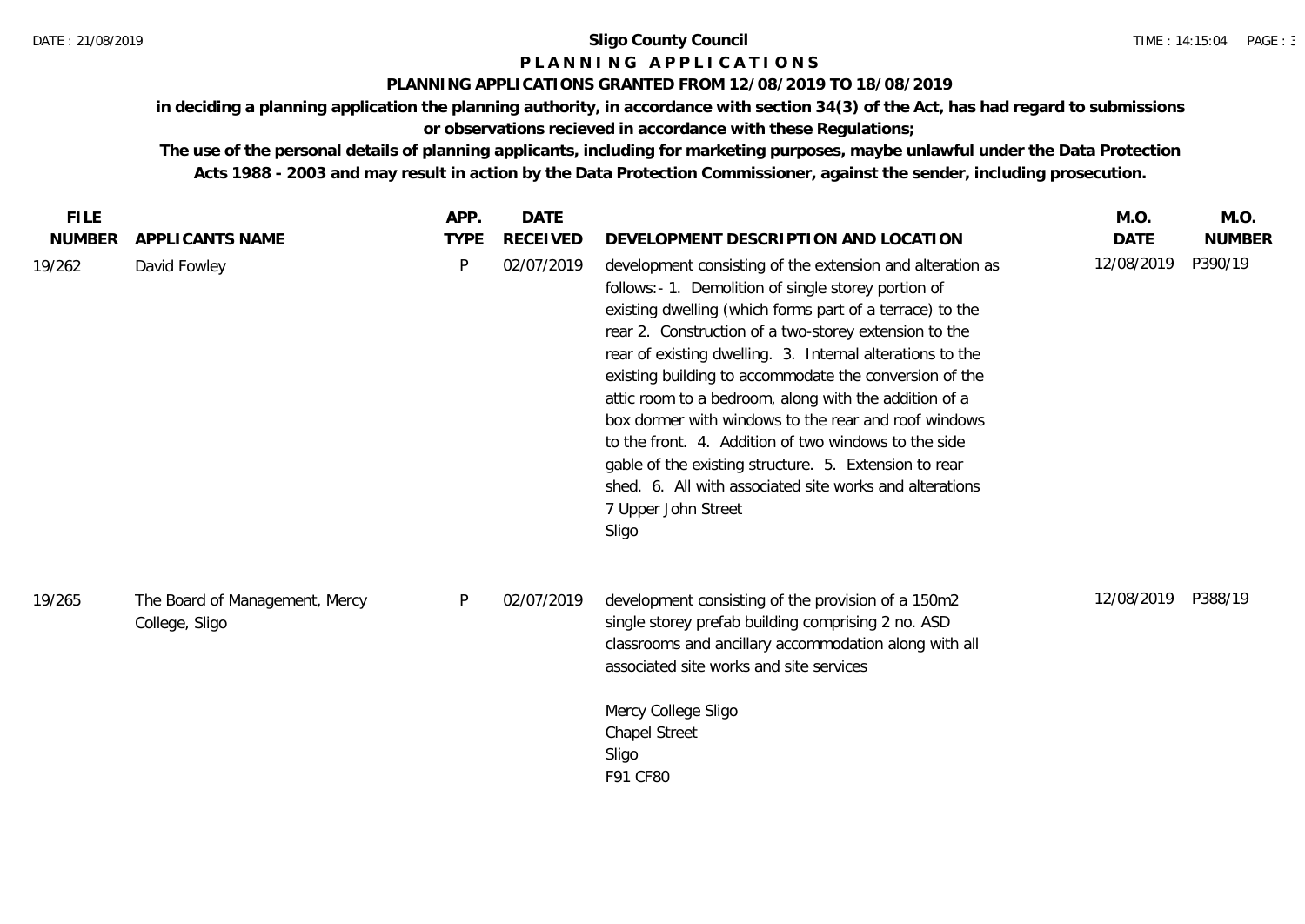## **P L A N N I N G A P P L I C A T I O N S**

### **PLANNING APPLICATIONS GRANTED FROM 12/08/2019 TO 18/08/2019**

**in deciding a planning application the planning authority, in accordance with section 34(3) of the Act, has had regard to submissions** 

**or observations recieved in accordance with these Regulations;**

**The use of the personal details of planning applicants, including for marketing purposes, maybe unlawful under the Data Protection Acts 1988 - 2003 and may result in action by the Data Protection Commissioner, against the sender, including prosecution.**

|                          | APP.        | <b>DATE</b>     |                                                                                                                                                                                                   | M.O.       | M.O.          |
|--------------------------|-------------|-----------------|---------------------------------------------------------------------------------------------------------------------------------------------------------------------------------------------------|------------|---------------|
| APPLICANTS NAME          | <b>TYPE</b> | <b>RECEIVED</b> | DEVELOPMENT DESCRIPTION AND LOCATION                                                                                                                                                              | DATE       | <b>NUMBER</b> |
| St. Angela's College Ltd | P           | 03/07/2019      | development consisting of the demolition of 2 existing<br>blockwork piers at entrance gateway and erection of 2<br>new piers incorporating new stone signage                                      | 15/08/2019 | P396/19       |
|                          |             |                 | St. Angela's College<br>Clogherevagh<br>Lough Gill<br>Co. Sligo                                                                                                                                   |            |               |
| Salmon Bridge Ltd.       | P           | 03/07/2019      | development consisting of the change of use of 386 sqm<br>ground floor unit from retail to office use and all<br>associated site works.<br>Embankment, Castle St/Thomas St,<br>Sligo<br>Co. Sligo | 12/08/2019 | P391/19       |
|                          |             |                 |                                                                                                                                                                                                   |            |               |

**Total: 7**

\*\*\* END OF REPORT \*\*\*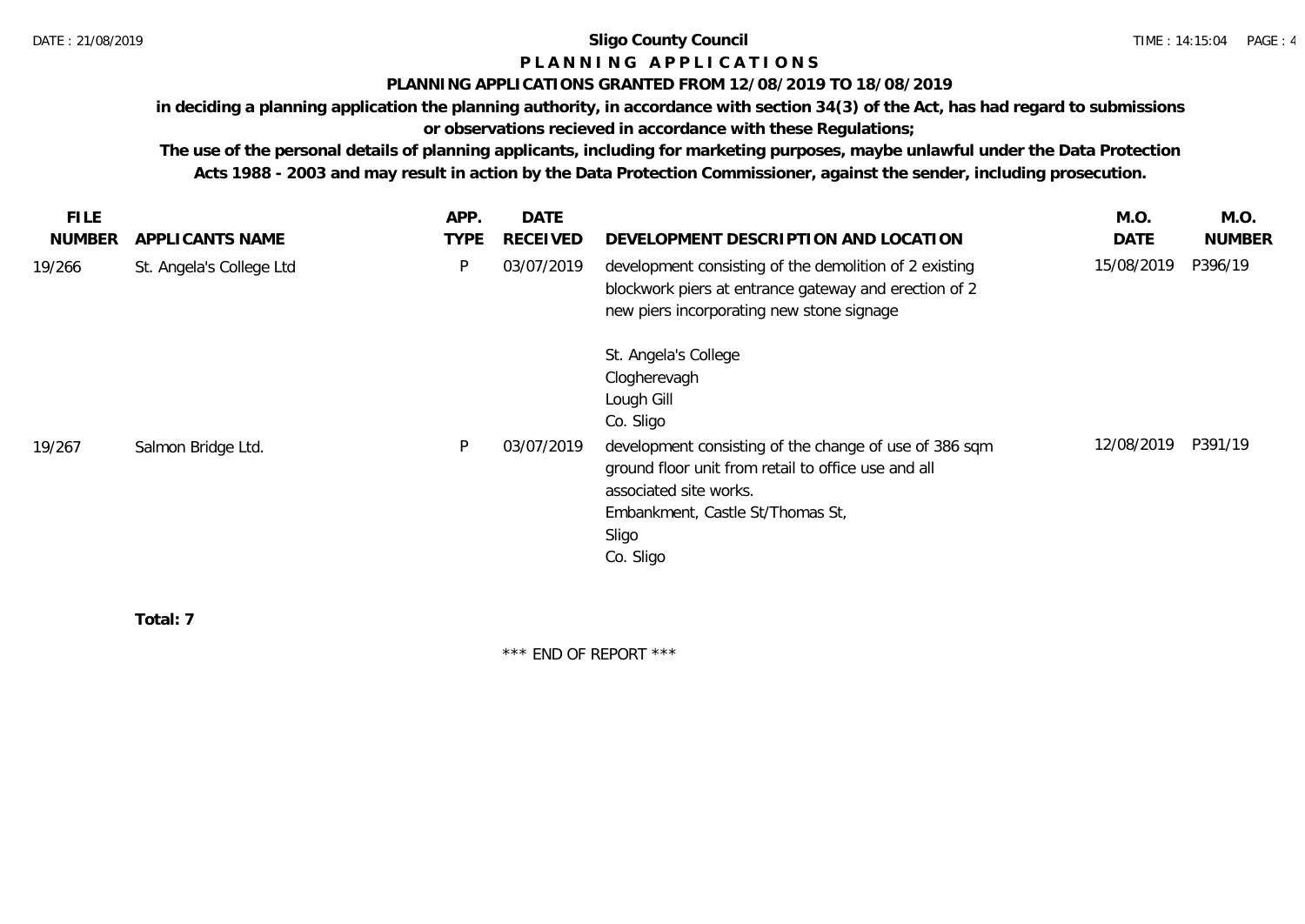## **P L A N N I N G A P P L I C A T I O N S**

#### **PLANNING APPLICATIONS REFUSED FROM 12/08/2019 TO 18/08/2019**

**in deciding a planning application the planning authority, in accordance with section 34(3) of the Act, has had regard to submissions** 

## **or observations recieved in accordance with these Regulations;**

**The use of the personal details of planning applicants, including for marketing purposes, maybe unlawful under the Data Protection Acts 1988 - 2003 and may result in action by the Data Protection Commissioner, against the sender, including prosecution.**

| <b>FILE</b> |                                 | APP. | <b>DATE</b> | DEVELOPMENT DESCRIPTION AND                                                                                                                                                                                                                                                                                                                                                                                       | M.O        | M.O.          |
|-------------|---------------------------------|------|-------------|-------------------------------------------------------------------------------------------------------------------------------------------------------------------------------------------------------------------------------------------------------------------------------------------------------------------------------------------------------------------------------------------------------------------|------------|---------------|
| NUMBER      | APPLICANTS NAME                 | TYPE | RECEIVED    | LOCATION                                                                                                                                                                                                                                                                                                                                                                                                          | DATE       | <b>NUMBER</b> |
| 19/256      | Ciaran Barrett & Barbara Timlin | P    | 01/07/2019  | development consisting of (1) Construction of a two<br>storey extension to the Northern side and Rear<br>(Western) elevations of the existing dwelling house<br>(to include a balcony to the rear of extenision) (2)<br>Alterations to the existing dwelling house (3)<br>Alterations to the front (Eastern) elevation, and (4)<br>all associated site works.<br>Carrowhubbuck South Td<br>Enniscrone<br>Co Sligo | 13/08/2019 | P392/19       |
|             |                                 |      |             |                                                                                                                                                                                                                                                                                                                                                                                                                   |            |               |

**Total: 1**

\*\*\* END OF REPORT \*\*\*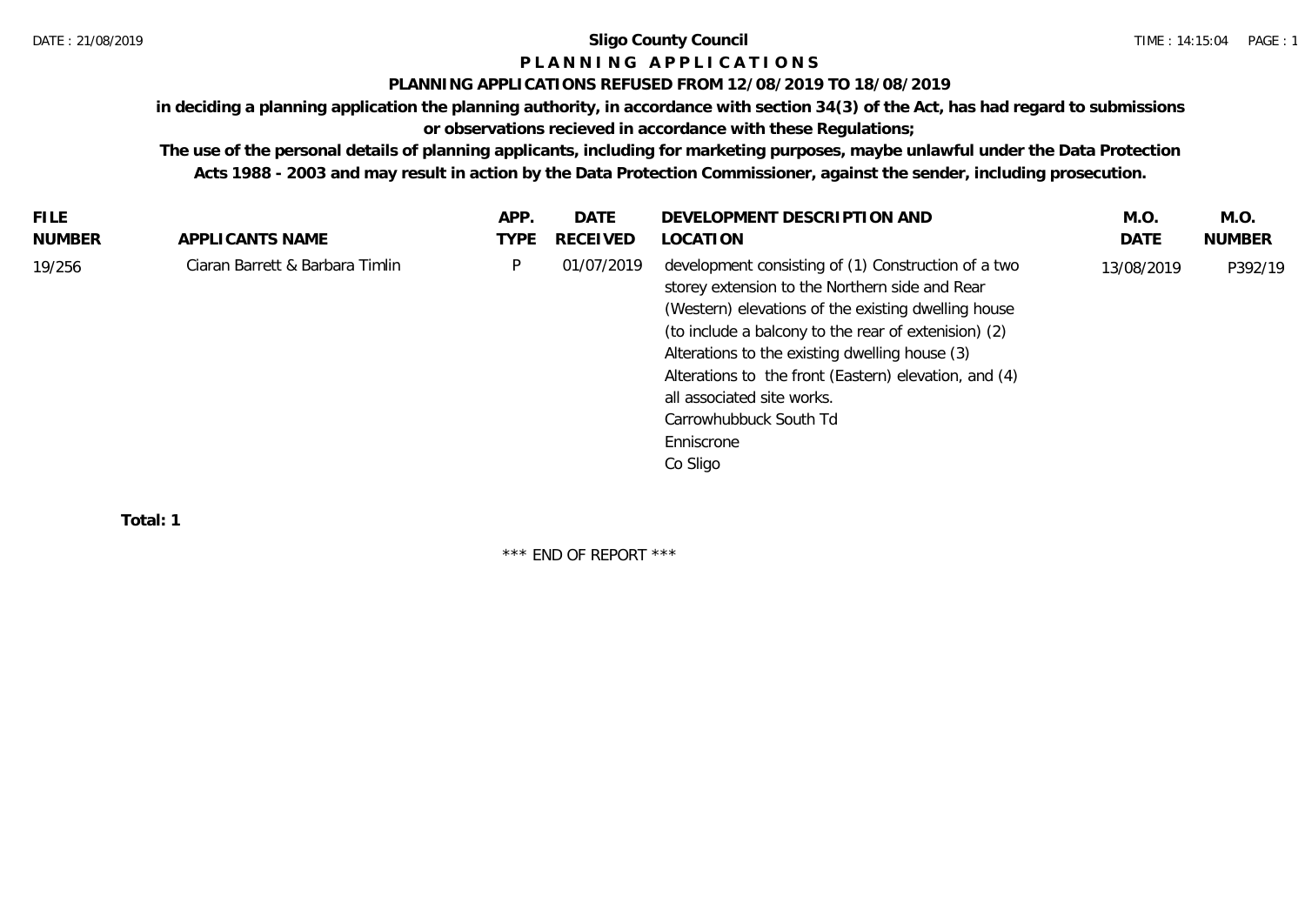## **A N B O R D P L E A N A L A APPEAL DECISIONS NOTIFIED FROM 12/08/2019 TO 18/08/2019**

| <b>FILE</b> | APPLICANTS NAME<br>NUMBER AND ADDRESS | APP.<br><b>TYPE</b> | <b>DECISON</b><br>DATE | L.A.<br>DEC. | DEVELOPMENT DESCRIPTION AND LOCATION | B.P.<br>DEC. DATE | DECISION |
|-------------|---------------------------------------|---------------------|------------------------|--------------|--------------------------------------|-------------------|----------|
|             | Total:                                | 0                   |                        |              |                                      |                   |          |

**\*\*\*\*\*\*\*\*\*\*\*\* END OF REPORT \*\*\*\*\*\*\*\*\*\*\*\***